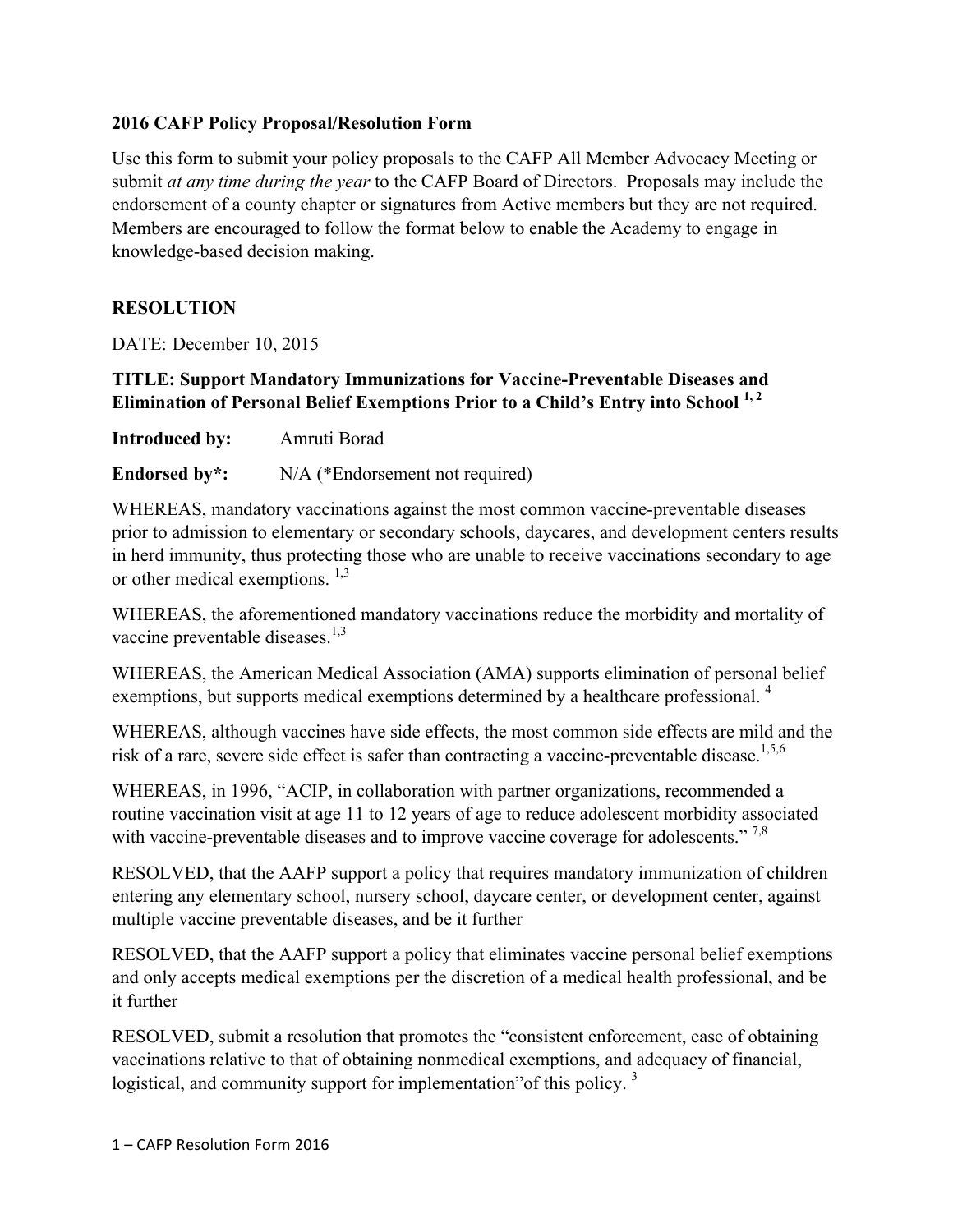Speaker's Notes: Written Separately.

Fiscal Note: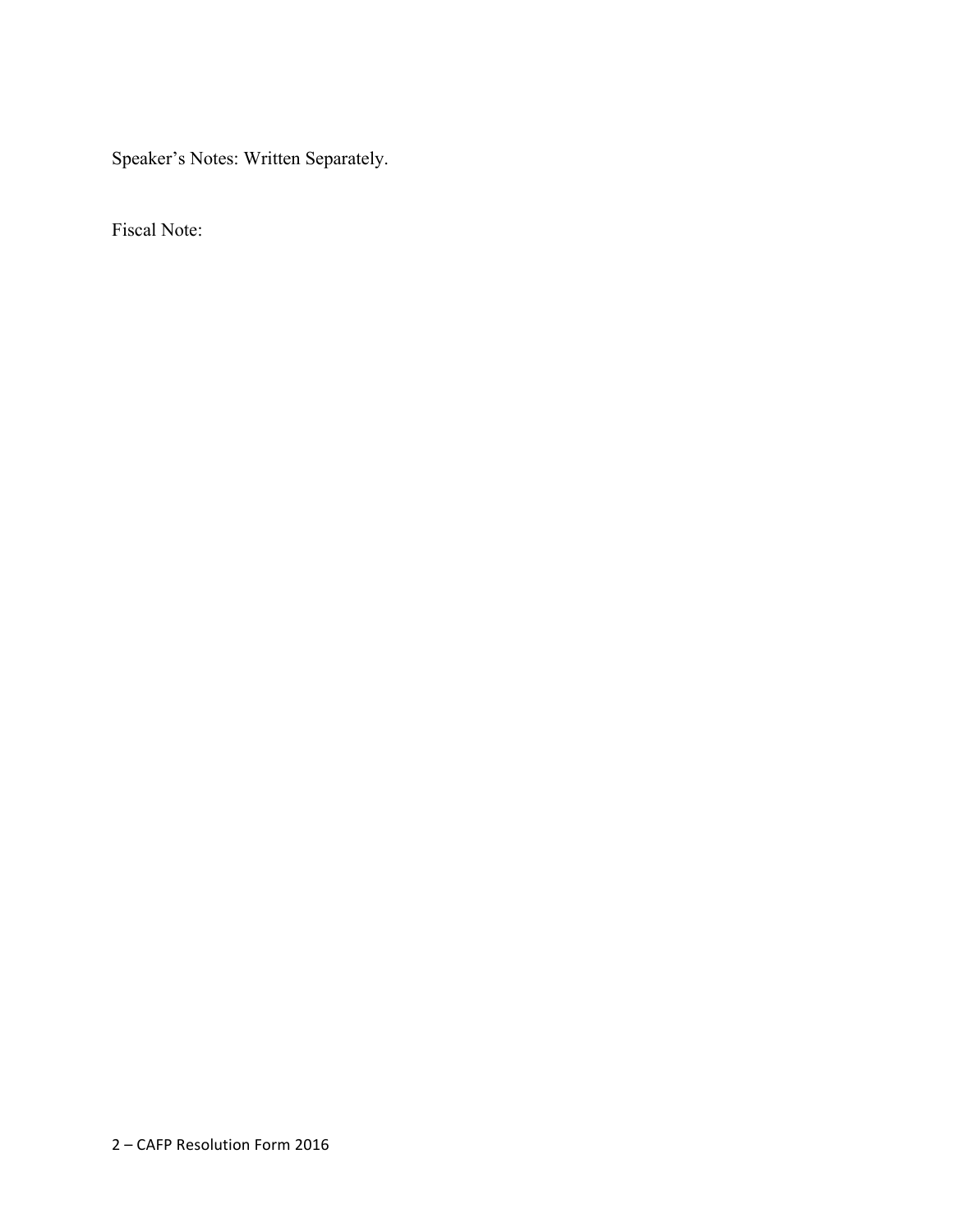# **(NOT REQUIRED BUT REQUESTED):**

### **1) PROBLEM STATEMENT: What specific practice problem does this resolution seek to solve, or, if this resolution pertains to a proposed new CAFP policy or change of policy, wh at issue**

#### **does it seek to address?**

This resolution is seeking to create herd immunity against multiple vaccine preventable childhood diseases. It is also seeking to end the parent refusal of vaccination of their children based on personal beliefs.

### **2) PROBLEM UNIVERSE: Approximately how many CAFP members or members' patie nts are affected by this problem or proposed policy?**

Every member and every patient is affected by this given any contact with an unimmunized child should be considered a public health threat. However, this directly impacts any CAFP member and any patient of a CAFP member who has children that are not homeschooled.

## **3) WHAT SPECIFIC SOLUTION ARE YOU PROPOSING TO RESOLVE THE PROBLEM OR POLICY, i.e., what action do you wish CAFP to take?**

I wish for CAFP to support all actions to put this policy into motion (perhaps strategy/funding to ensure the immunization program is enforced).

#### **I also wish for the CAFP to consider changes in the provisions listed below (#2)**

### **4) WHAT EVIDENCE EXISTS TO: 1) INDICATE THAT A PROBLEM EXISTS; OR 2) THAT THERE IS NEED FOR A NEW OR REVISED POLICY?**

1. Disease outbreaks, mostly spread by unimmunized individuals indicates that a problem exists.

2. There are a few things I would revise within the most recent policy:

-Why should homeschooled individuals be exempt from this policy? They are still children who are going to interact with other children and thus can still spread disease.

-Why is it that personal belief exemptions written before Jan 1, 2016 are exempted from this policy until they reach the next grade level, as long as the child is not entering pre-school, kindergarten,  $7<sup>th</sup>$  grade, or changing schools?

-Why is that the rule above applies until July 1, 2016 at which time no child can be admitted for the first time or advance to  $7<sup>th</sup>$  grade unless they have received the immunizations required by this policy?

## **5) PLEASE PROVIDE CITATIONS to support the existence of the problem and your proposed solution.**

1. Legislative Counsel's Digest. "Senate Bill NO. 277, Chapter 35: Public health: vaccinations." Available online at

https://leginfo.legislature.ca.gov/faces/billNavClient.xhtml?bill\_id=201520160SB277